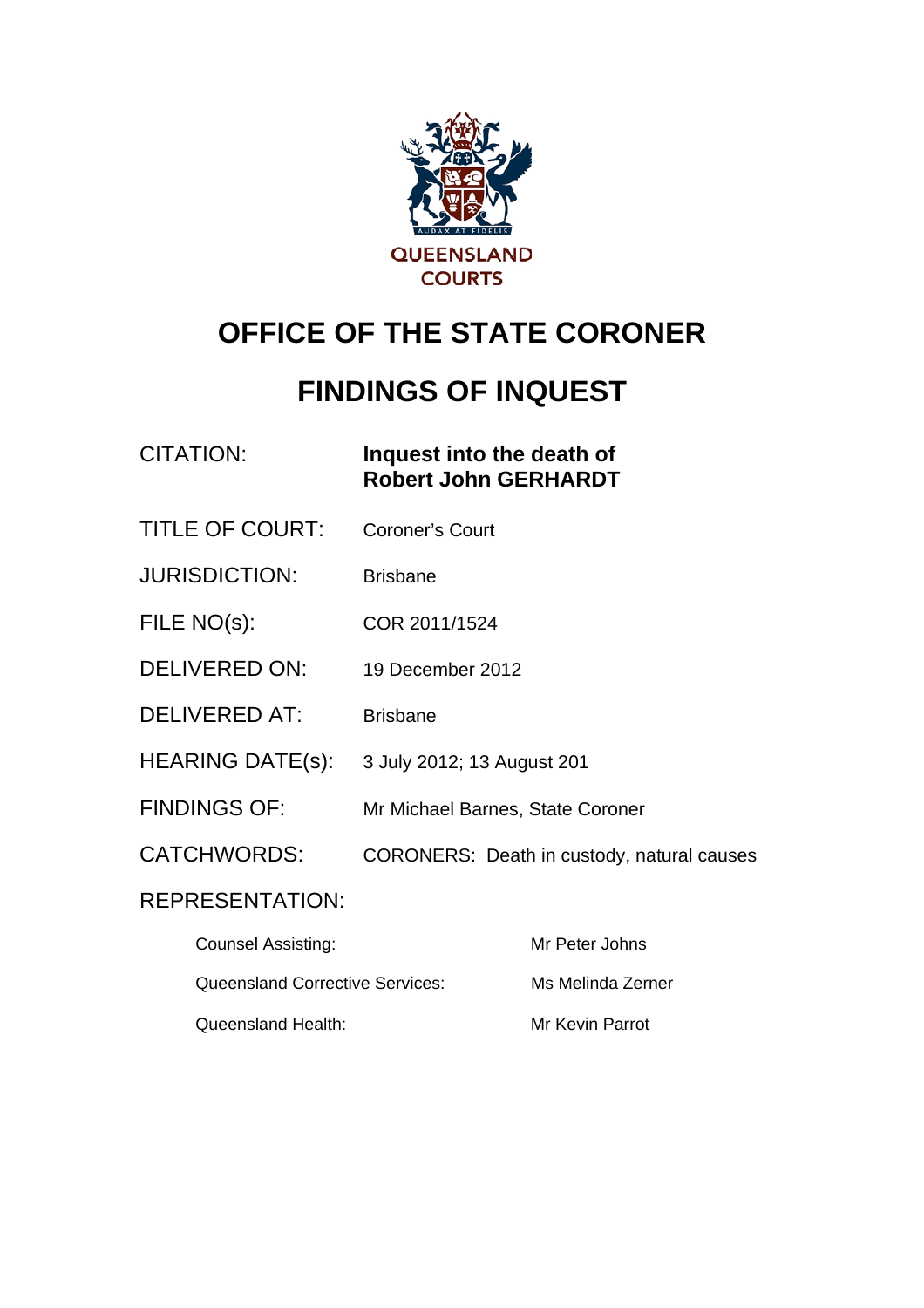#### Table of Contents

|                                                                                    | $\overline{1}$ |
|------------------------------------------------------------------------------------|----------------|
|                                                                                    |                |
|                                                                                    |                |
|                                                                                    |                |
| Personal circumstances and custodial history ___________________________________ 3 |                |
|                                                                                    |                |
|                                                                                    |                |
|                                                                                    |                |
|                                                                                    |                |
|                                                                                    |                |
|                                                                                    |                |
|                                                                                    |                |
|                                                                                    |                |
|                                                                                    |                |
|                                                                                    |                |
|                                                                                    |                |
|                                                                                    | 7              |
|                                                                                    |                |
|                                                                                    | 7              |
|                                                                                    |                |
|                                                                                    | 8              |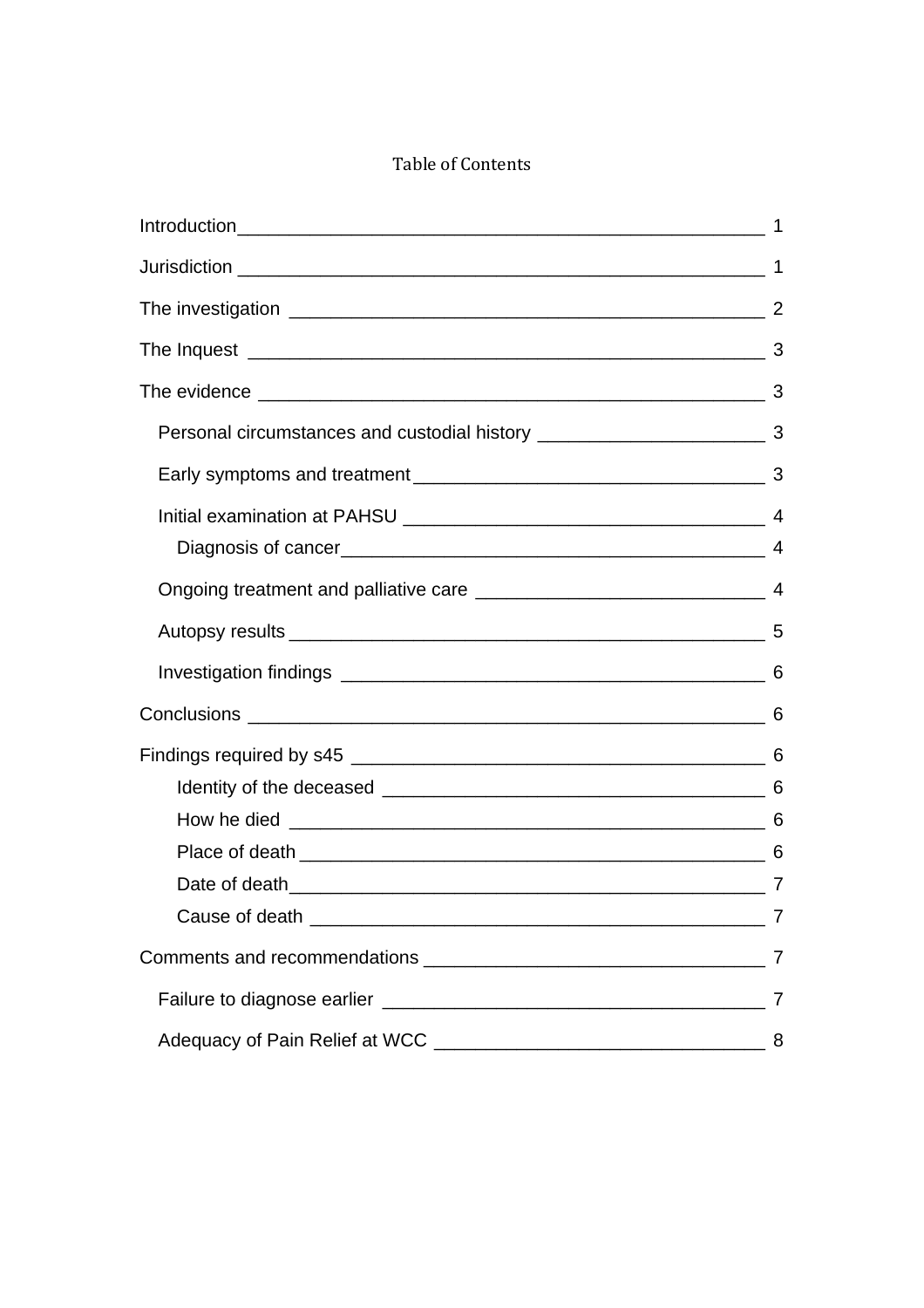<span id="page-2-0"></span>The *Coroners Act 2003* provides in s. 45 that when an inquest is held the coroner's written findings must be given to the family of the person who died, each of the persons or organisations granted leave to appear at the inquest and to officials with responsibility over any areas the subject of recommendations. These are my findings in relation to the death of Robert John Gerhardt. They will be distributed in accordance with the requirements of the Act and posted on the web site of the Office of the State Coroner.

## **Introduction**

Robert Gerhardt had been in custody for more than four years when he was diagnosed in late 2010 with advanced lung cancer. Over the following months he received ongoing treatment and then palliative care at both Wolston Correctional Centre (WCC) and the Princess Alexandra Hospital Secure Unit (PAHSU). He died at PAHSU on the afternoon of 6 May 2011 only hours after receiving a grant of parole on compassionate grounds.

Mr Gerhardt began suffering symptoms, now known to be related to his cancer, in early September 2010. A chest x-ray taken at PAHSU later that month revealed a density that was not further investigated by medical staff until Mr Gerhardt presented again almost two months later. It is now clear this x-ray revealed the cancerous growth from which Mr Gerhardt subsequently died.

These findings:

- confirm the identity of the deceased person, the time, place and medical cause of his death;
- consider whether any third party contributed to his death;
- determine whether the authorities charged with providing for the prisoner's health care needs adequately discharged those responsibilities; and
- consider whether any changes to procedures or policies could reduce the likelihood of deaths occurring in similar circumstances or otherwise contribute to public health and safety or the administration of justice.

## **Jurisdiction**

Mr Gerhardt had been in the custody of Queensland Corrective Services since he was transported to the Arthur Gorrie Correctional Centre (AGCC) on 27 October 2006. At that time he was on remand for alleged offences of which he would later be convicted. He was sentenced to 11 years imprisonment for the most serious of those charges. Mr Gerhardt was not eligible for parole under this sentence until 2015.

On 22 March 2011 Mr Gerhardt made an application to the Parole Board for exceptional circumstances parole on the basis of his terminal cancer. The Parole Board is required to assess such requests within a six month period. On 3 May 2011 Dr Stuart McDonald, Director of the PAHSU advised the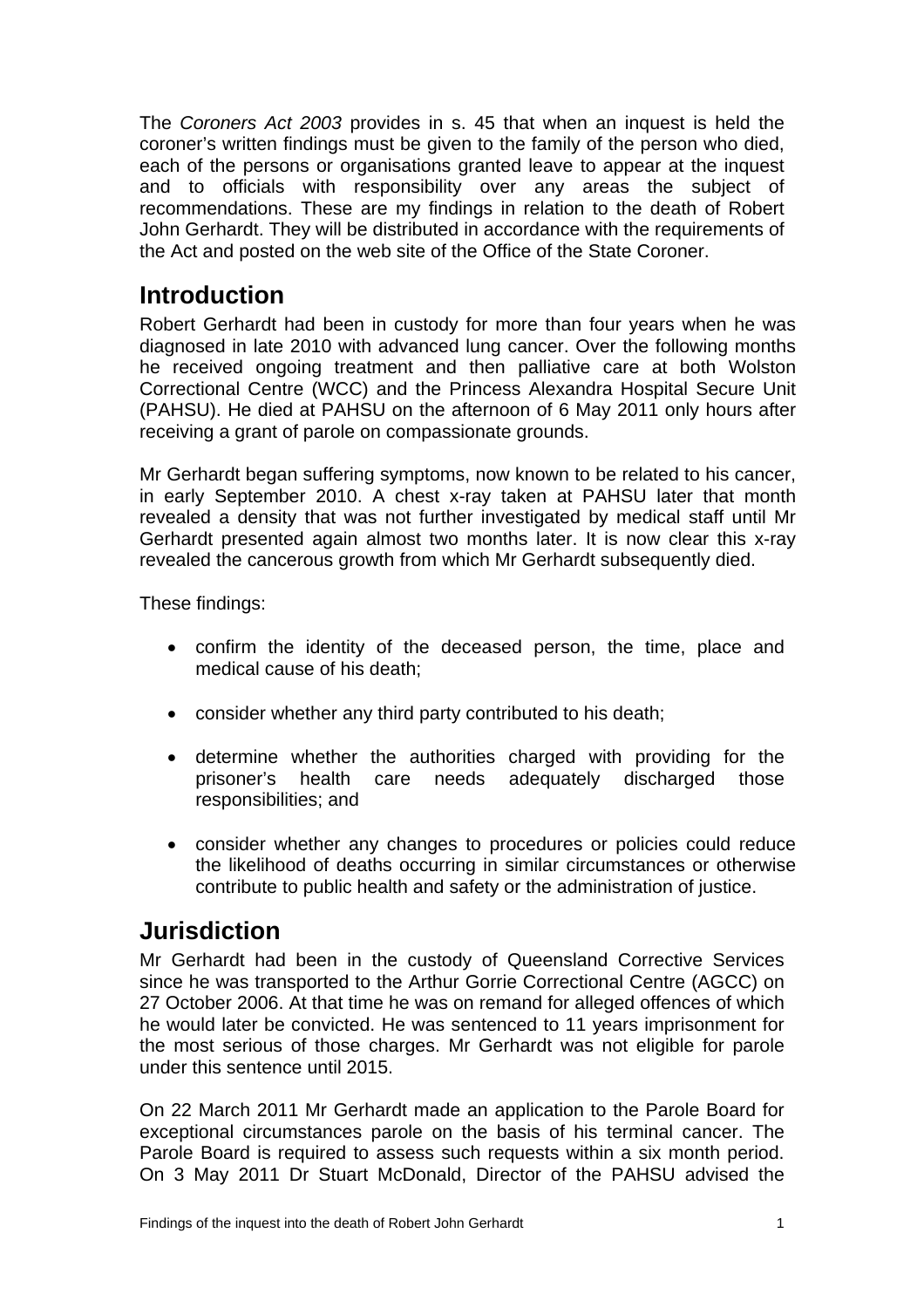<span id="page-3-0"></span>Parole Board that Mr Gerhardt was expected to die within one to two days. On the morning of 6 May 2011 the parole board was convened and a decision made to grant parole to Mr Gerhardt under exceptional circumstances. The parole contained a number of conditions, including:

*That the prisoner is to be accommodated at either a hospital or palliative care facility and in the event of the prisoner leaving such facility it will be considered a breach of his order.*

The effect of another condition was that the hospital or palliative care facility in which Mr Gerhardt was accommodated would have to be approved by the Board or a corrective services officer (CSO).

The request was made, in effect, so that Mr Gerhardt could be transported out of the Secure Unit at the PAH and into a bed in the public section of the hospital. This would allow his family members unrestricted visits.

The Act at s. 9 defines *custody* to mean:

*…detention, whether or not by a police officer, under – (a) an arrest; or (b) the authority of a court order; or* 

*(c) the authority of an Act of the State….* 

The condition restricting Mr Gerhardt to a hospital or palliative care facility does not constitute 'detention'. The order was given effect about an hour before Mr Gerhardt died.

Accordingly, an inquest is not mandatory as Mr Gerhardt was not in custody when he died. However, as the death occurred such a short time after he was granted parole, and as the factors leading to the death occurred while he was in custody, I consider the convening of an inquest is consistent with the policy of the Act.

### **The investigation**

An investigation into the circumstances leading to the death of Mr Gerhardt was conducted by Plain Clothes Senior Constable (PCSC) David Caruana from the QPS Corrective Services Investigation Unit (CSIU).

After receiving notification of Mr Gerhardt's death investigators from the CSIU attended the PAH. They questioned the four other prisoners present in the PAHSU. The investigators also obtained a statement from the registered nurse who was present at the time of Mr Gerhardt's death. A scenes of crime officer attended the public section of the hospital and took a number of photographs of the body of Mr Gerhardt in situ.

PCSC Caruana attended the WCC and seized all relevant records relating to Mr Gerhardt. He later obtained Mr Gerhard's medical file from the PAHSU.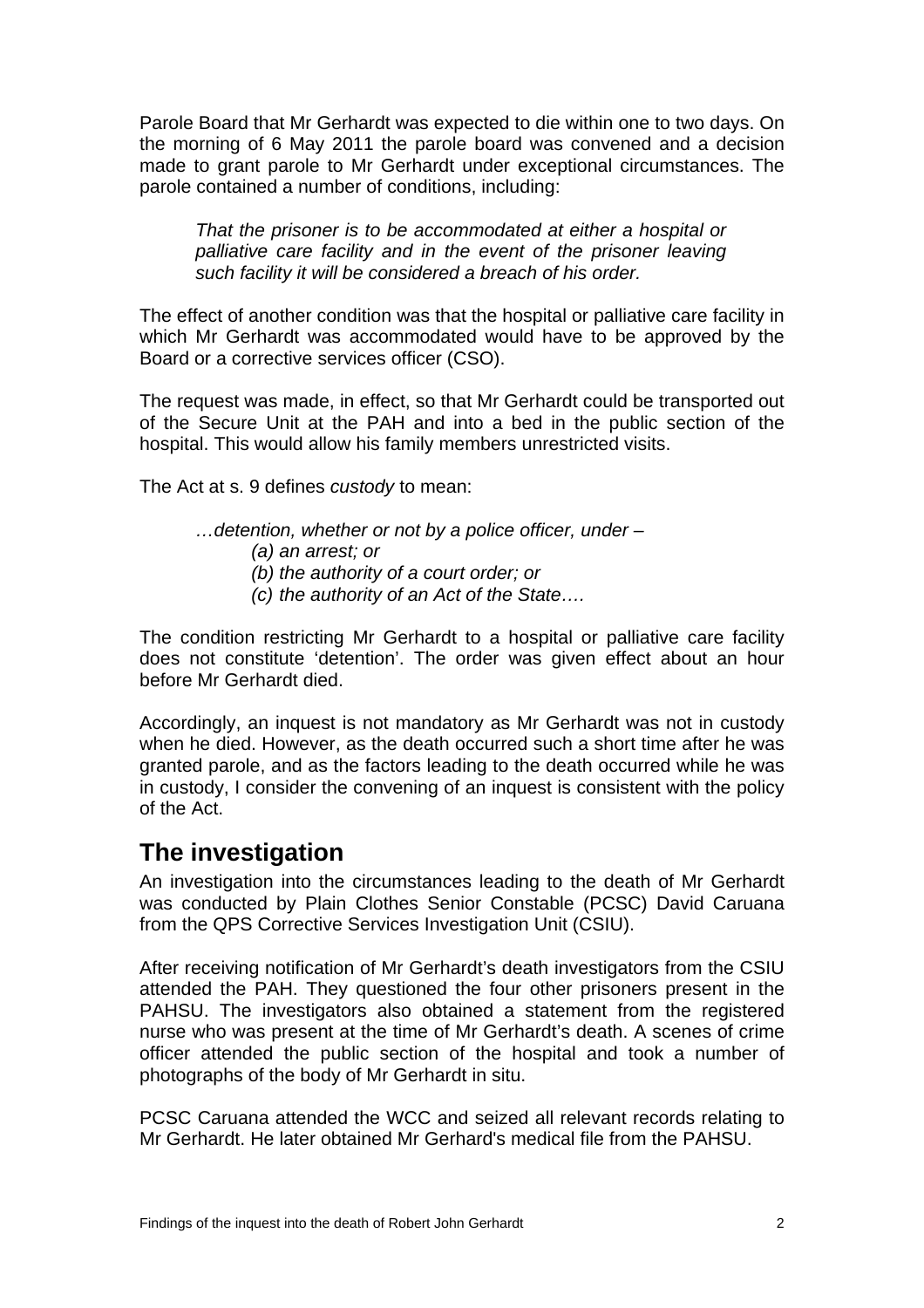<span id="page-4-0"></span>Counsel assisting obtained an independent evaluation of the medical care afforded to Mr Gerhard at the WCC and the PAHSU. This report was prepared by Dr Robert Hoskins, then Director of the Clinical and Forensic Medicine Unit (CFMU) of Queensland Health. It raised concerns about one aspect of the care given to Mr Gerhardt at PAHSU. The PAH was given an opportunity to respond. Dr Hoskins' report also identified an incident in February 2011 at WCC in which Mr Gerhardt was apparently unable to obtain adequate pain relief on request. At the instigation of counsel assisting further details relating to this incident were obtained and relevant documents tendered.

I am satisfied the investigation was thoroughly and professionally conducted and all relevant material was ultimately accessed.

# **The Inquest**

A pre-inquest conference was held on 3 July 2012. Mr Johns was appointed as counsel assisting and leave to appear was granted to Queensland Corrective Services and Queensland Health.

An inquest was held in Brisbane on 13 August 2012. All of the statements, records of interview, medical records, photographs and materials gathered during the investigation were tendered at the inquest.

The investigating officer gave evidence, as did a senior medical officer from the emergency department at PAH.

# **The evidence**

#### *Personal circumstances and custodial history*

Robert John Gerhardt was born on 12 December 1966 and was 44 years of age at the time of his death. On 19 December 2007 he was convicted of a number of sexual offences including rape, indecent treatment of a child under 12 of lineal descent and maintaining an unlawful relationship with a child. He was sentenced to 11 years imprisonment.

After spending more than a year on remand at the AGCC Mr Gerhardt was transferred to the WCC on 24 March 2008.

#### *Early symptoms and treatment*

In his examination of Mr Gerhardt's medical history, Dr Hoskins found nothing of concern in relation to the medical treatment provided by staff at the AGCC or the WCC up until 10 September 2010. Prior to that there was nothing in the medical notes that would indicate the presence of the cancer that led to Mr Gerhardt's death or that any investigation into the possibility of cancer should have been initiated.

Between 10 September and 28 September 2010 Mr Gerhardt was treated for symptoms of coughing, excess production of phlegm and fatigue. These symptoms had begun as early as 23 August 2010 and were treated on the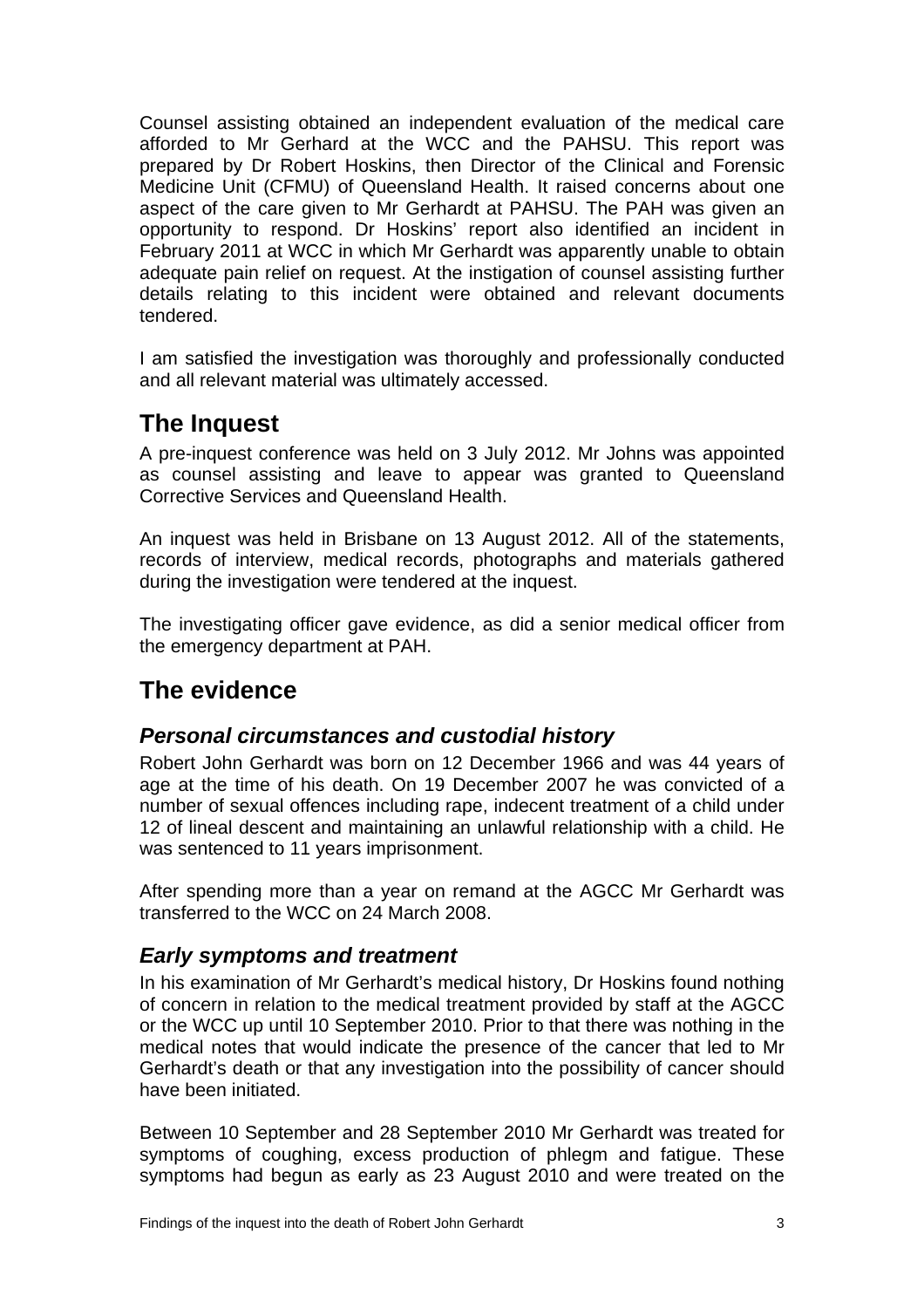<span id="page-5-0"></span>basis they were likely linked to his long-standing asthma. Dr Hoskins considered the treatment provided by medical staff at the WCC during this period was:-

…*appropriate quantitatively and qualitatively in the first instance. A similar presentation in general practice may have led to a slightly earlier hospital referral but could have taken this long and nothing turns on this in any event.*

#### *Initial examination at PAHSU*

On 28 September 2010 Mr Gerhardt was taken to the emergency department at the PAH for evaluation. He had a chest x-ray which was reported by a junior doctor as 'clear'. The image was then examined by the radiology registrar, Dr Cameron Napper. He provided a report which stated:-

*A density appearing to originate within the mediastinum adjacent to the aortic arch and pulmonary trunk indents the left upper lobe medially. No previous imaging is available for comparison, and a CT could be performed to exclude a mediastinal lesion….* 

It appears nothing was done to follow-up these findings.

#### **Diagnosis of cancer**

Mr Gerhardt was returned to the WCC later on 28 September 2010. His cough and wheeze persisted despite treatment for his asthma and he began to suffer rib pain on 29 October 2010.

Mr Gerhardt was reviewed by a visiting medical officer (VMO) on 1 November 2010. Blood tests were taken and a review was arranged for three weeks time. In the opinion of Dr Hoskins nothing in the blood test results warranted an earlier appointment being made.

In the interim, arrangements were made for Mr Gerhardt to be transferred to the PAHSU on 21 November 2010 for an Ear, Nose & Throat outpatient review in regards to his hoarse voice. This led to Mr Gerhardt's transfer on 22 November 2010 to the PAH emergency department where the examining medical practitioner, Dr Eric Chou, conducted an extensive examination and noted a chest x-ray taken that day showed an increase in the size of the mass initially identified by the radiology registrar on 28 September. This led to Mr Gerhardt being diagnosed with cancer. Chemotherapy was offered despite the low prospects of any benefit. Mr Gerhardt underwent chemotherapy treatment until April 2011 although, as expected, it failed to halt the effects of the cancer to any significant degree.

#### *Ongoing treatment and palliative care*

The medical records show Mr Gerhardt was receiving strong painkillers as early as 6 December 2010 and by early March 2011 he had lost around 15%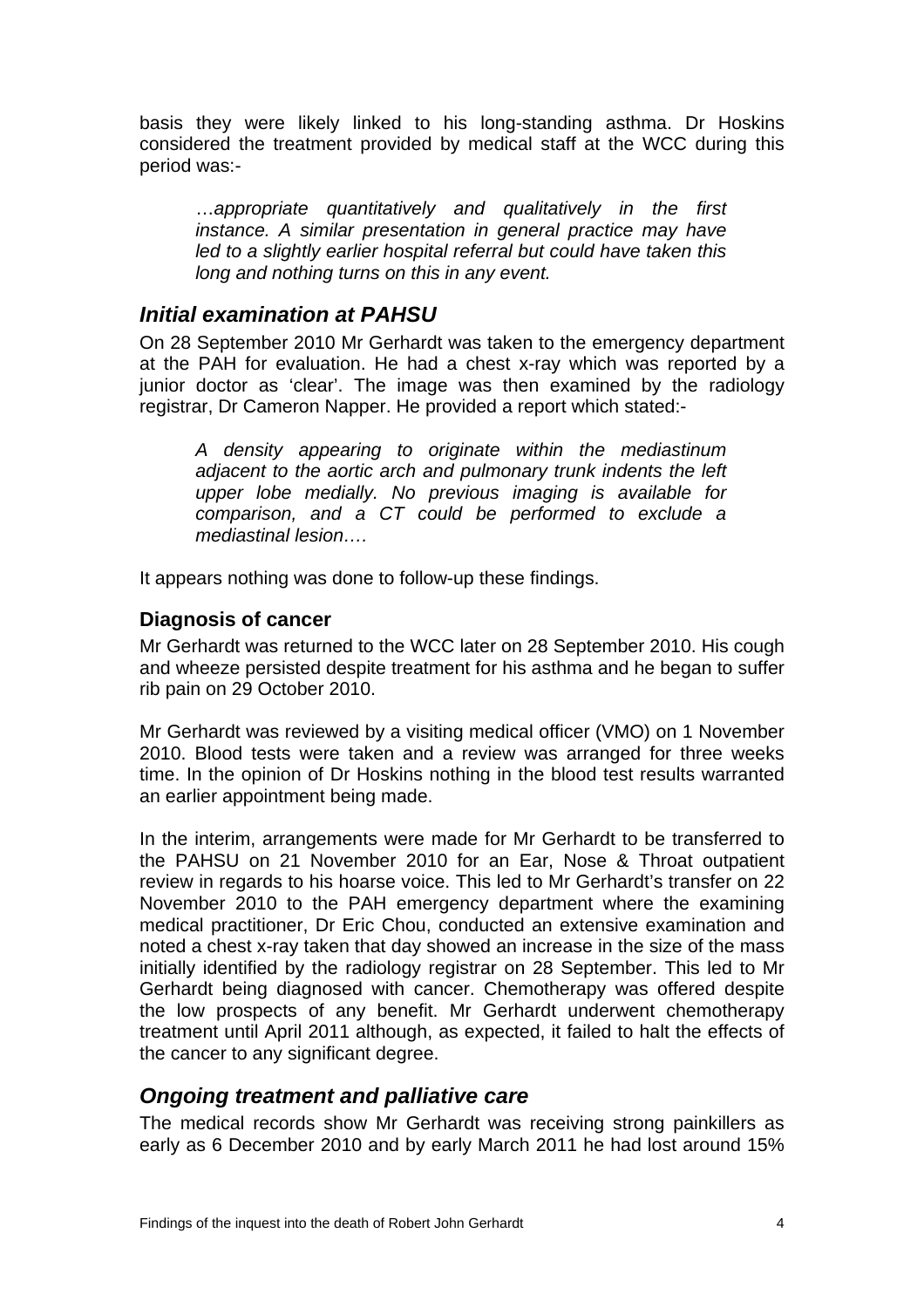<span id="page-6-0"></span>of his body weight. In his report, Dr Hoskins drew attention to an entry in Mr Gerhardt's WCC medical records on 25 February 2011 which reads:-

*Offender complained of chest pain, refused oxygen and requested morphine. Offender was declined and requested for Panadol which was given*.

Dr Hoskins noted that as little as four weeks later Mr Gerhardt's condition had deteriorated such that he needed a wheelchair when travelling to the medical centre and that his pain was, by then, inadequately controlled by the strong painkillers OxyContin and Endone.

On 10 April 2011 Mr Gerhardt signed a form refusing any further chemotherapy treatment and from that time was provided with palliative care. He was referred by a VMO back to the PAHSU on 27 April 2011 because it was apparent by that time that his *pain was poorly controlled* by the facilities and medication available at the WCC.

On 3 May 2011 Mr Gerhardt's condition had deteriorated significantly and the Director of the PAHSU, Dr Stuart McDonald, wrote to the Parole Board. Dr McDonald told them Mr Gerhardt was dying and he would now be unable to leave hospital. Dr McDonald asked that the application be assessed urgently. As detailed earlier, the application for special circumstances parole was considered by the Board on the morning of 6 May 2011 and approved.

At 12:30pm on 6 May 2011, Mr Gerhardt was transferred to a ward in the public section of PAH. By this time he was unresponsive to speech and touch and appeared to be showing no signs of pain. One hour later, registered nurse Amanda Clarke discovered Mr Gerhardt deceased. Unfortunately it seems the move to the public section of the hospital was not communicated to Mr Gerhardt's parents who had arrived at the PAHSU and waited there while enquiries were made as to his whereabouts. By the time they arrived at their son's bedside he had already died.

Dr Vaishnavi Deepikanath attended and documented Mr Gerhardt's death in his medical record at 1:45pm. A formal life extinct certificate was issued at 7:10pm by Dr Danny Pinjuh.

#### *Autopsy results*

An external autopsy examination was carried out on 9 May 2011 by an experienced forensic pathologist, Dr Nathan Milne.

Samples were taken for toxicological testing and revealed only the presence of drugs administered at the PAHSU at appropriate therapeutic levels.

Dr Milne had access to all medical records relating to Mr Gerhardt. After considering these, the toxicological results and his own observations, Dr Milne issued a certificate listing the cause of death as:

*1(a) Metastatic small cell neuroendocrine carcinoma of lung*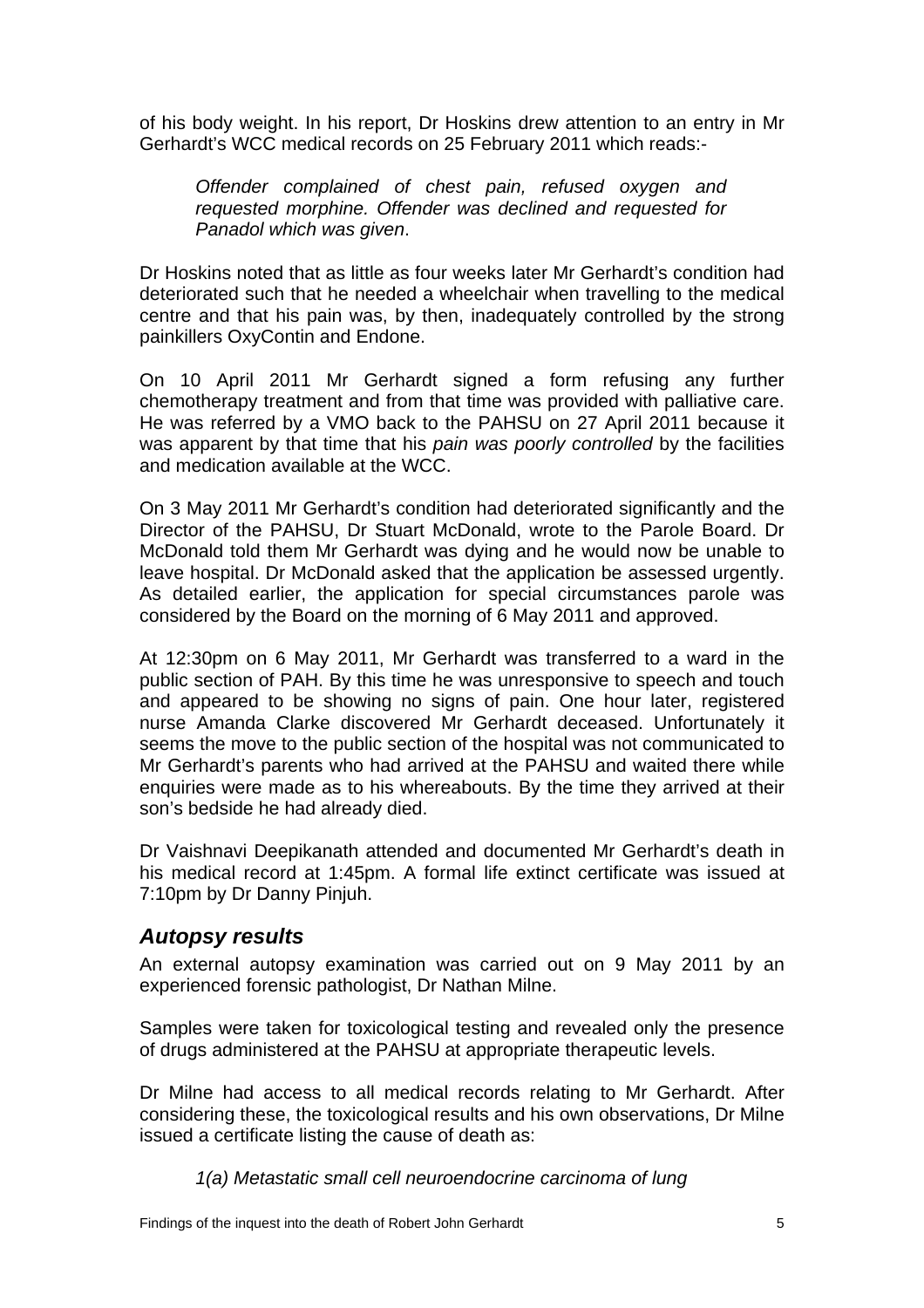### <span id="page-7-0"></span>*Investigation findings*

None of the other inmates at WCC provided information to the investigating officers suggestive of any deficiency or inappropriateness with regard to the treatment received by Mr Gerhardt while in custody.

The examination of Mr Gerhardt's room at the PAHSU and in the public ward at the PAH revealed no signs of violence or foul play.

The investigating officer, PCSC Caruana, told the inquest that the CSIU investigation into Mr Gerhardt's death did not lead to any suspicion that the death was unnatural.

### **Conclusions**

I conclude Mr Gerhardt died from natural causes. I find none of the correctional officers or inmates at WCC caused or contributed to his death.

I am satisfied Mr Gerhardt was given adequate medical treatment at the WCC in the lead up to his diagnosis of lung cancer. I accept his treatment at the WCC subsequent to the diagnosis of cancer was predominantly adequate although, as detailed below, I am concerned that in February 2011, a prisoner with such an obvious source of potentially severe pain was unable to access stronger medication than Panadol.

I accept the conclusion of Dr Hoskins, that if the chest x-ray taken at the PAH emergency department on 28 September 2010 had not been incorrectly assessed as being 'clear', Mr Gerhardt would most likely have been seen by a more senior doctor in that department. It is likely this would have led to an earlier diagnosis of the cancer. I also accept the conclusion of Dr Hoskins that this error and the subsequent failure to take any further action as a result of the findings of the radiology registrar on 28 September 2010 until nearly two months later was most unlikely to have influenced the outcome for Mr Gerhardt – that is, even had the cancer been diagnosed on 28 September, it would not have been able to have been successfully treated.

## **Findings required by s45**

I am required to find, as far as is possible, the medical cause of death, who the deceased person was and when, where and how he came by his death. As a result of considering all of the material contained in the exhibits and the oral evidence given at the inquest, I am able to make the following findings.

|                    | <b>Identity of the deceased</b> – The deceased person was Robert John<br>Gerhardt.                             |
|--------------------|----------------------------------------------------------------------------------------------------------------|
| How he died -      | Mr Gerhardt died from natural causes at<br>Princess Alexandra Hospital, shortly after<br>being granted parole. |
| Place of death $-$ | He died at Buranda in Queensland.                                                                              |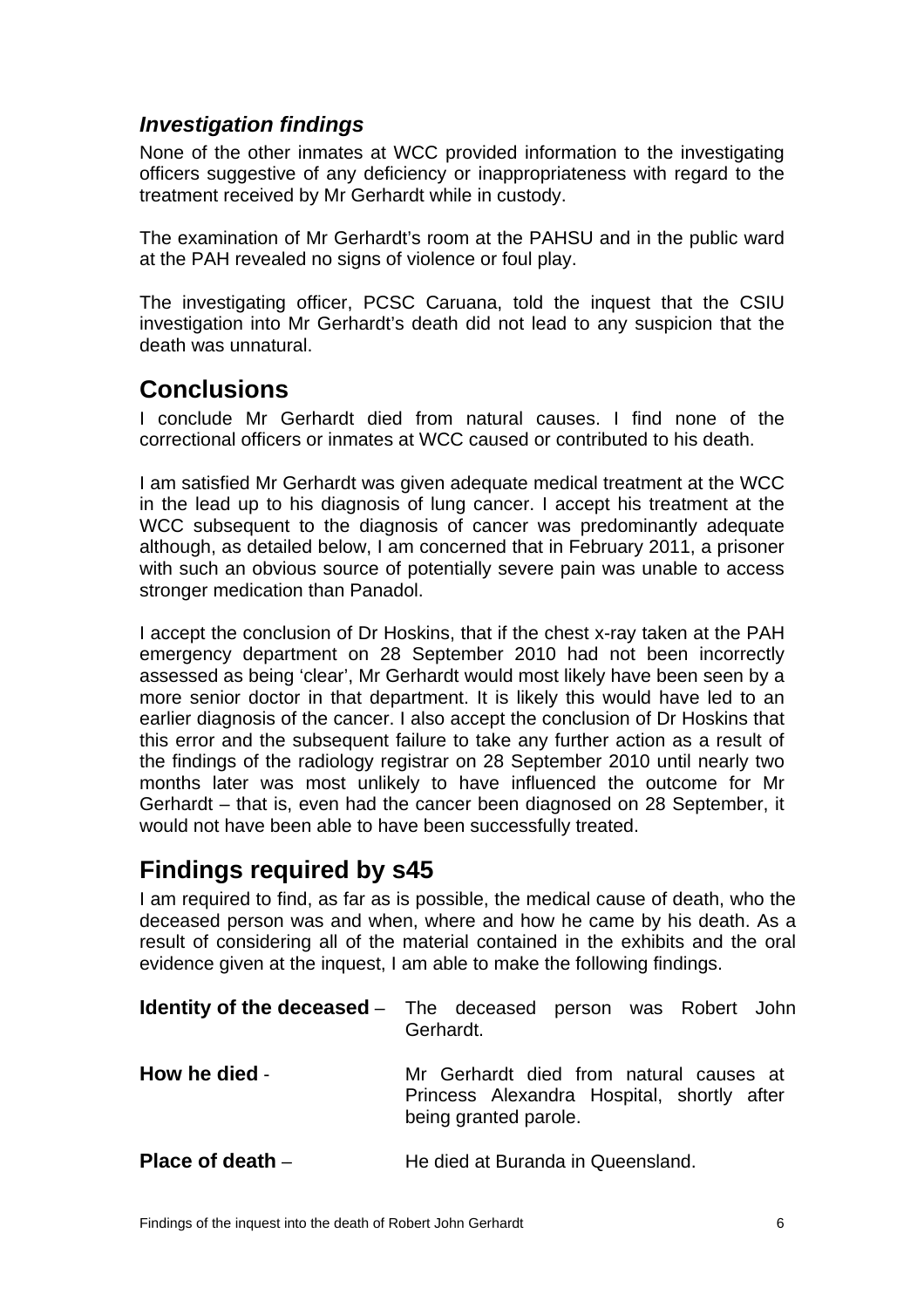<span id="page-8-0"></span>**Date of death** – **He died on 6 May 2011.** 

**Cause of death** – Mr Gerhardt died from metastatic small cell neuroendocrine carcinoma of lung.

### **Comments and recommendations**

Section 46, insofar as it is relevant to this matter, provides that a coroner may comment on anything connected with a death that relates to public health or safety, the administration of justice or ways to prevent deaths from happening in similar circumstances in the future.

There are two issues which arise from the facts of this case which warrant further comment:

- The absence of further investigation following Mr Gerhardt's examination at PAH on 28 September 2010; and
- His inability to obtain stronger pain relief medication than Panadol following his request to medical staff at WCC on 25 February 2011.

#### *Failure to diagnose earlier*

The inquest received a statement from Dr James Collier, Staff Specialist at the PAH. It also heard oral evidence from Dr Andrew Staib of that hospital. Both addressed the sequence of events regarding the medical care provided to Mr Gerhardt on 28 September 2010.

Mr Gerhardt presented to PAH on the evening of 28 September 2010. Because he arrived after hours he was taken to the emergency department rather than the secure unit. He presented with an exacerbation of asthma and at 7:12pm an x-ray was taken to exclude pneumonia. That x-ray was initially examined by an intern who did not detect the mass in Mr Gerhardt's lung.

The PAH acknowledged that the abnormality evident in the x-ray was not noted nor followed up by any emergency department staff member. Evidence was given that the process for reviewing radiology current as at the time of Mr Gerhard's presentation on 28 September 2010 was:

- 1. The treating team will initially review the x-ray film once it becomes available. This would include a review of that film by a member of staff more senior than an intern; and
- 2. A standard practice of staff from radiology alerting emergency department staff by telephone for unexpected findings requiring urgent attention.

The inquest heard that the PAH is cognisant of the propensity for the problem that arose in Mr Gerhardt's case to be repeated. I was advised that two systems are currently being considered to catch cases where abnormal radiology findings have not been appreciated by treating teams and the patient has been discharged prior to the receipt of the radiology report. One proposal is for a senior member of the emergency department to manually